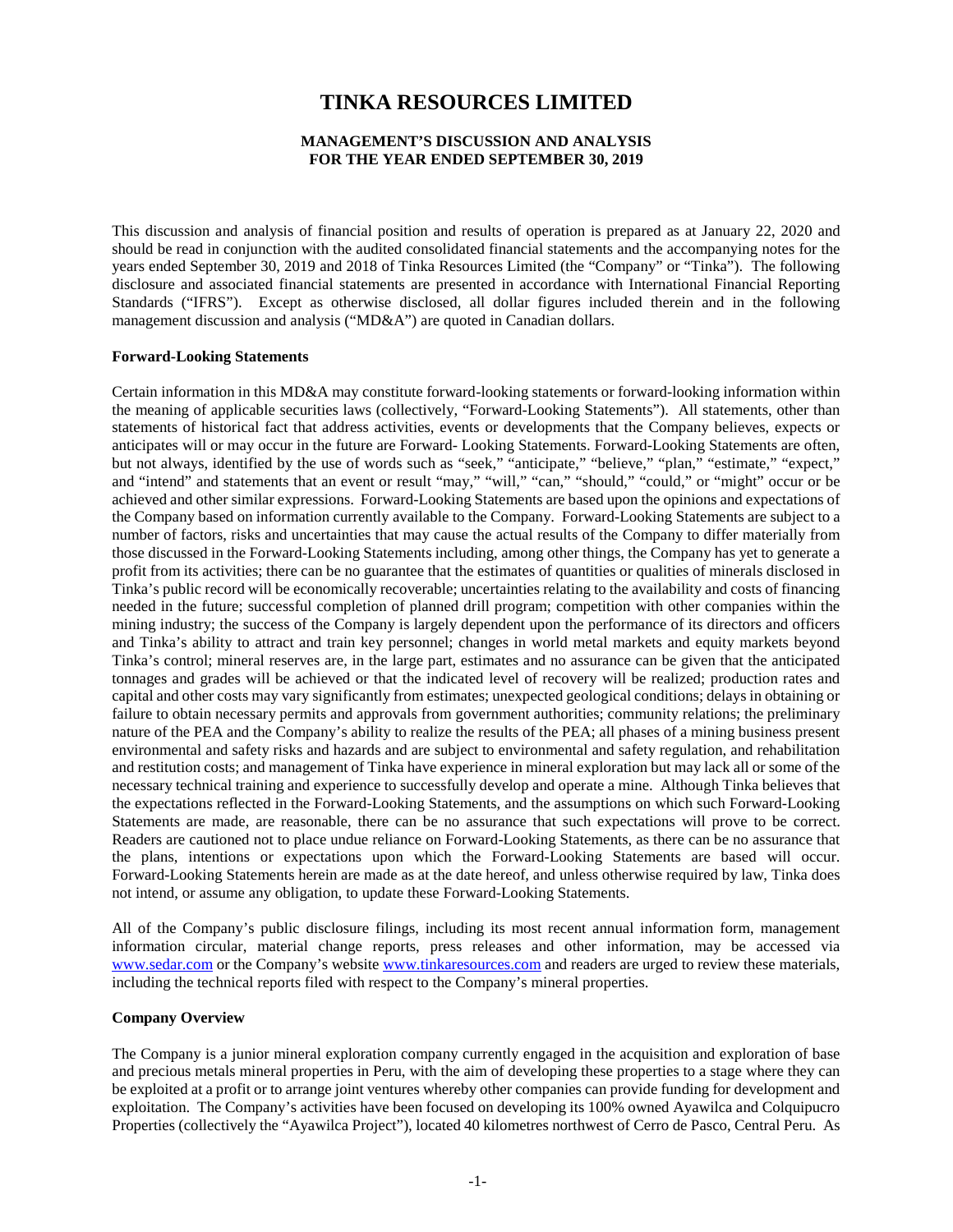of the date of this MD&A, the Company has not earned any production revenue, nor found any proven reserves on any of its properties. The Company is a reporting issuer in British Columbia and Alberta and trades on the TSX Venture Exchange ("TSXV") as a Tier 1 issuer, under the symbol "TK", on the Lima Stock Exchange under the symbol "TK", on the Frankfurt Exchange under the symbol "TLD".

During fiscal 2018 the Company conducted equity financings to raise gross proceeds totalling \$16,239,496 and received a further \$5,203,154 on the exercises of share options and warrants. During fiscal 2019 the Company did not conduct any equity financings but did receive \$393,567 on the exercises of warrants and share options. Proceeds from the equity financings and warrant and share option exercises have been used to fund ongoing exploration on the Ayawilca Project and for other corporate purposes and provide general working capital. On January 13, 2020 the Company raised a further \$18,500,000 on the issuance of 76,131,686 common shares of the Company. See also "Results of Operations - Financings" and "Financial Condition/Capital Resources".

On July 2, 2019 the Company announced the results of the Preliminary Economic Assessment ("PEA") prepared for the Ayawilca Project and on August 15, 2019 the Company filed a National Instrument 43-101 *Standards of Disclosure for Mineral Projects* ("NI 43-101") technical report for the PEA. See "Exploration Project, Peru".

## **Current Directors and Officers**

As at the date of this MD&A, the Company's Directors and Officers were as follows:

| Graham Carman         | - President, Chief Executive Officer ("CEO") and director |
|-----------------------|-----------------------------------------------------------|
| Ben McKeown           | - Non-executive Chairman and director                     |
| Nick DeMare           | - Chief Financial Officer ("CFO") and director            |
| Alvaro Fernandez-Baca | - Vice President Exploration                              |
| Mary Little           | - Director                                                |
| Pieter Britz          | - Director                                                |
| Mariana Bermudez      | - Corporate Secretary                                     |

## **Exploration Project, Peru**

## *Introduction*

As at the date of this MD&A, Tinka holds 100% ownership of 59 granted mining concessions covering 16,917 hectares at the Company's flagship Ayawilca Project in the Department of Pasco, Central Peru. The Ayawilca Project is located 200 km northeast of Lima and 40 km northwest of Cerro de Pasco, a large carbonate replacement deposit ("CRD") mined for silver, zinc, lead and copper in historic and recent times. The key asset at Ayawilca is the "Zinc Zone" which hosts a CRD-style sulphide deposit of zinc, silver, lead and indium. The Zinc Zone was discovered by the Company in 2012, and now has more than 70,000 metres of core drilling completed since discovery. The Zinc Zone is a "blind" deposit covering a footprint of approximately 2  $km^2$  and lying at a depth of between 120 metres to 450 metres from surface, dipping gently to the east. The deposit remains open in several directions. The Zinc Zone resource is believed to be potentially amenable to underground mining.

Zinc is an important globally traded base metal predominantly in the rust prevention of steel (i.e., galvanization), but also has important uses in metal alloys and potentially in rechargeable batteries. The Ayawilca Project also hosts a Tin Zone resource, a separate deposit to the Zinc Zone with a different style of mineralization (pyrrhotite-rich with disseminated cassiterite and containing negligible zinc). Tin is a high value base metal used in solders and alloys and in the high-tech industry. A third resource at the Ayawilca Project, potentially amenable to open pit, is the Colquipucro Silver Zone (an oxide deposit) which outcrops approximately 2 km north of the Ayawilca Zinc Zone.

## *Ayawilca Project - Geology*

Zinc mineralization at Ayawilca is predominantly hosted by the Pucara Group limestone, a Triassic-Jurassic limestone unit 150 to 250 m thick, which does not outcrop in the area of the Zinc Zone resource. The Pucara limestone is brecciated in the vicinity of the mineralization and adjacent to major faults. The lower contact of the Pucara limestone is a low-angle east-dipping thrust fault, beneath which lies Excelsior Group metamorphosed sediments or "phyllite" of Paleozoic age. The limestone is overlain by Goyllarisguizga ("Goyllar") sandstones and siltstones of Cretaceous age, which outcrop extensively above the resource area and are typically gently east dipping. Goyllar sandstones host a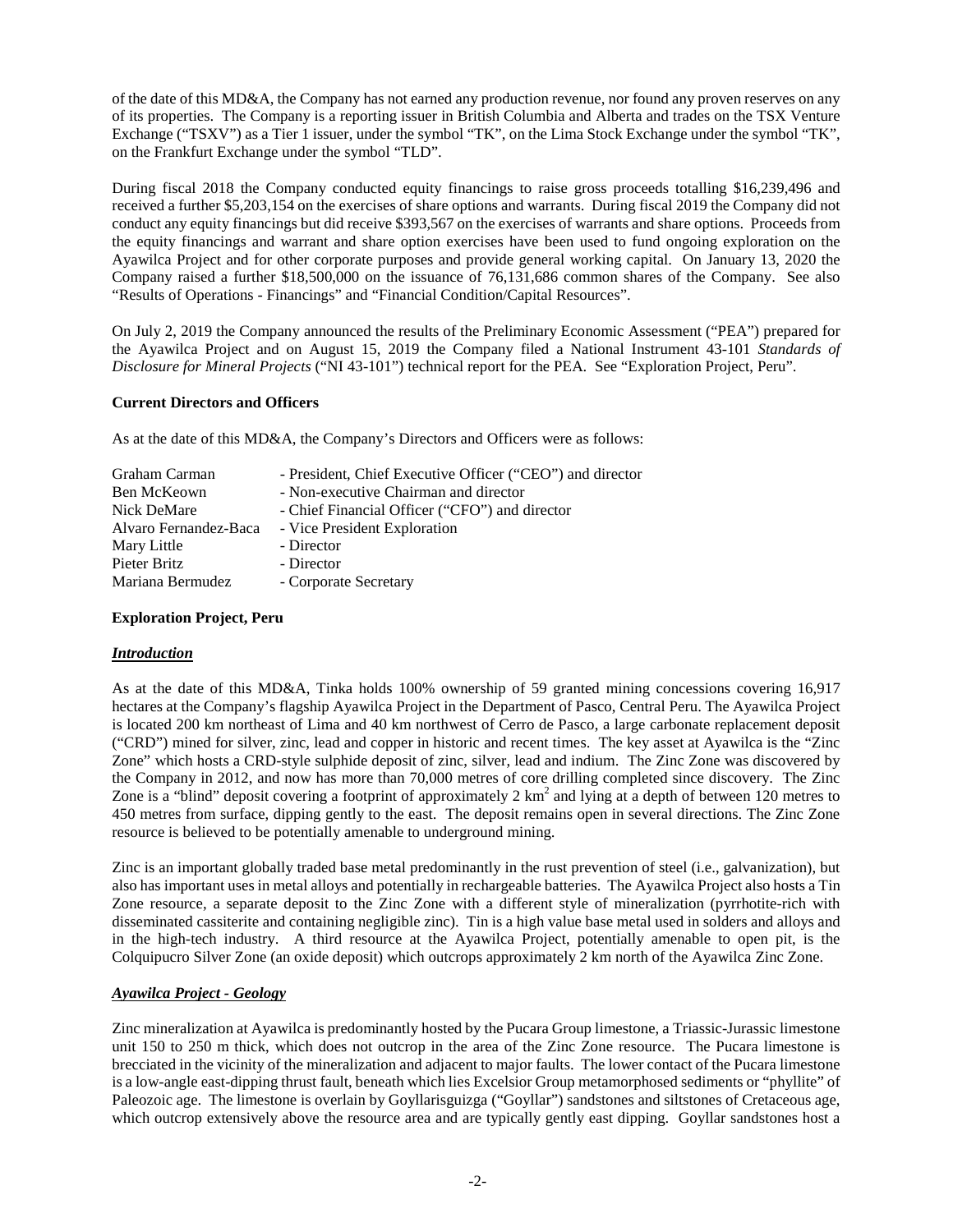minor component of the Zinc Zone resource, near the contact with limestone. The sandstones rocks typically acted as a silicified "seal" to the mineralization, the key reason as to why Ayawilca was not discovered until recent times. Mineralization is believed to be associated with Tertiary intrusions which have not yet been identified, and believed to post-date the uplift and folding of the sedimentary sequence.

The Colquipucro Fault, a north-northwest trending steep-dipping fault system on the western side of the deposit, is an important structure and appears to control high-grade zinc mineralization at West and South Ayawilca. Numerous low-angle thrust faults acted as conduits for both the tin and zinc mineralization, both at the phyllite-limestone contact and within the limestone. An anticlinal fold hinge, which runs parallel to the Colquipucro Fault, appears to be have concentrated the high-grade zinc zones at South Ayawilca.

Zinc mineralization occurs as sulphide "mantos" typically 5 to 30 m thick and up to 50 m thick. At West and South Ayawilca mantos are stacked on top of each other, and mineralization can be continuous over vertical thicknesses of 100 to 150 m. Zinc mantos at Central and East Ayawilca are typically narrower, although individual mantos can be horizontally-continuous over hundreds of metres. Zinc mineralization occurs as iron-rich sphalerite ("marmatite") accompanied with lower iron sphalerite, pyrite, magnetite with minor pyrrhotite, galena, arsenopyrite, and chalcopyrite, together with chlorite, clay, siderite, and quartz.

The Tin Zone mineralization which predates the zinc, typically forms thick sulphide mantos at the contact of the limestone and phyllite. The tin mantos consist of pyrrhotite with lesser quartz, chlorite, cassiterite, pyrite, and chalcopyrite. Quartz stockworks in the phyllite can also host tin mineralization. The Colquipucro Silver Zone was mined at a small scale in historic times, for lead and silver. Mineralization is hosted by parallel east-west trending, steeply north-dipping oxidized iron-manganese fractures in Goyllar sandstones. Silver mineralization occurs from surface to a depth of about 80 m associated with iron oxides.

# *Preliminary Economic Assessment*

A PEA for the Zinc Zone was released July 2, 2019. The PEA provides an initial economic study for an underground ramp-access mine development of the Zinc Zone deposit with a 5,000 tonnes per day processing plant. The Tin Zone and the Colquipucro Silver Zone were not considered. The PEA was prepared in accordance with NI 43-101 by Amec Foster Wheeler Peru S.A. ("Wood") as principal consultant, Transmin Metallurgical Consultants, and Roscoe Postle Associates Inc. ("RPA"). We encourage readers to review the full NI 43-101 technical report which was filed on August 15, 2019, and can be downloaded under the Company's profile on [www.sedar.com](http://www.sedar.com/) or from the Company's website [here.](https://www.tinkaresources.com/assets/docs/reports/Tinka%20Ayawilca%20TR%20Final.pdf) The Report is titled *"Ayawilca Polymetallic Project, Department of Pasco, Central Peru - NI 43-101 Technical Report"*.

Key highlights of the PEA included:

- 1. After-tax net present value "(NPV") $_{8\%}$  of US \$363 million and pre-tax NPV $_{8\%}$  of US \$609 million for the Ayawilca Zinc Zone using metal prices of US \$1.20/lb zinc, US \$18/oz silver, and US \$0.95/lb lead at an NSR cut-off of US \$ 65 per tonne.
- 2. Initial Capex of US \$262 million with after-tax IRR of 27.1% and pre-tax IRR of 37.2%.
- 3. Average life of mine ("LOM") head grades of 6.05% zinc, 18.3 g/t silver and 0.25% lead.
- 4 Room and Pillar and Post-Pillar mining were the two mining methods chosen for the PEA.<br>5. Average annual production of approximately 101.000 tonnes of zinc recovered in
- 5. Average annual production of approximately 101,000 tonnes of zinc recovered in concentrate and approximately 906,000 ounces of silver in a silver-lead concentrate.
- 6. PEA mine plan extracted 72% of the base case Indicated Mineral Resources and 66% of the base case Inferred Mineral Resources over a 21-year mine life.
- 7. Leverage to zinc price:  $20\%$  increase in zinc price increases after-tax NPV $_{8\%}$  to US \$606 million.<br>8. Indium, while occurring in high concentrations in the zinc concentrate, was not considered a payab
- Indium, while occurring in high concentrations in the zinc concentrate, was not considered a payable metal in the PEA with the exception of a reduced treatment charge assumption in concentrates shipped to Asia.

Note: The PEA is preliminary in nature and includes inferred mineral resources that are considered too speculative geologically to have the economic considerations applied to them that would enable them to be categorized as mineral reserves, and there is no certainty that the PEA will be realized. Mineral resources are not mineral reserves and do not have demonstrated economic viability.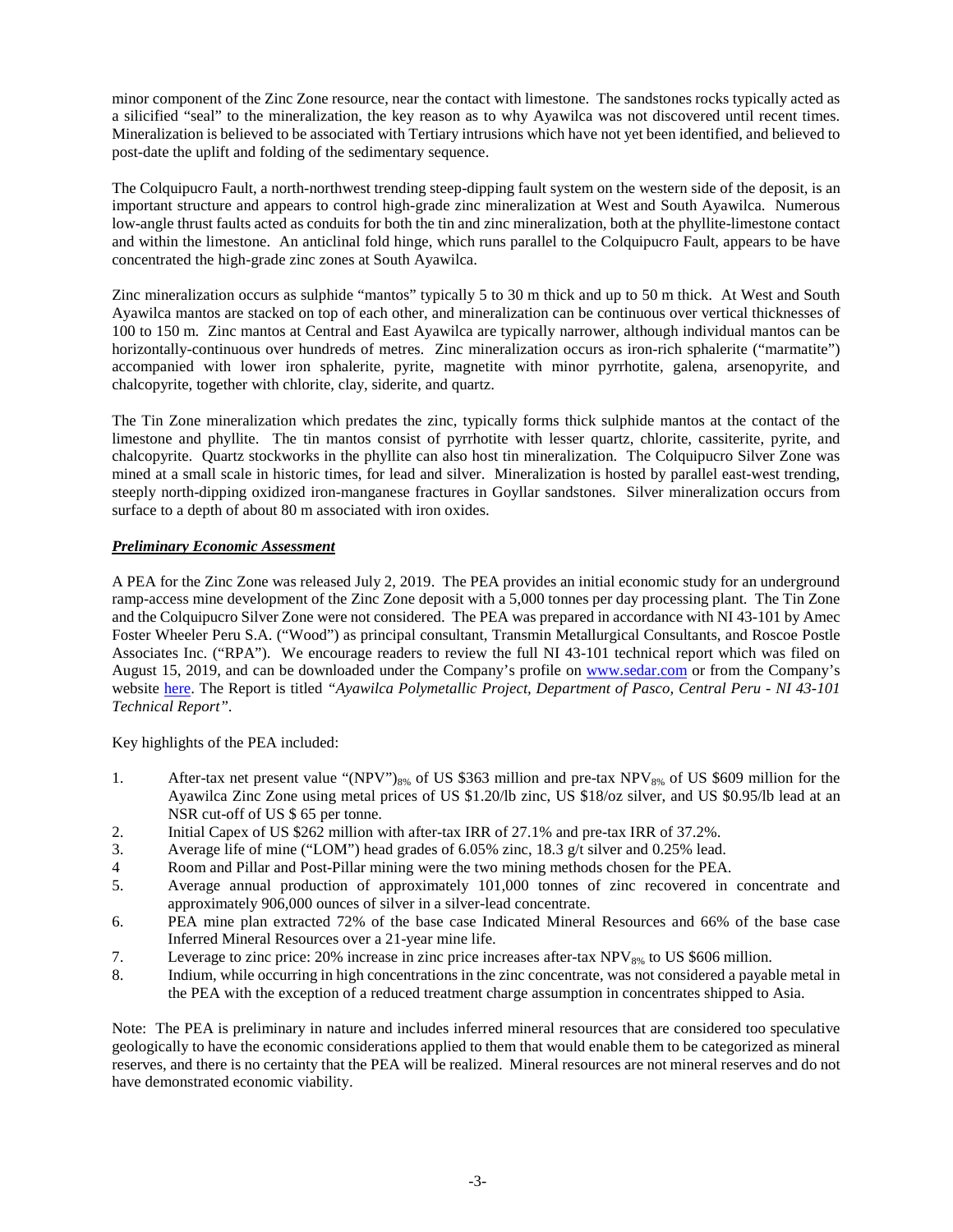# **Table 1. Summary of PEA Results**

| <b>PEA Financial Summary</b>                          | Pre-tax          | After-tax        |
|-------------------------------------------------------|------------------|------------------|
| NPV (8% discount rate)                                | US \$609,000,000 | US \$363,000,000 |
| Internal Rate of Return ("IRR")                       | 37.2%            | 27.1%            |
| Payback period                                        | 2.2 years        | 3.1 years        |
| Pre-production capital expenditure $(Capex)^{(1)}$    |                  | US \$261,900,000 |
| <b>Sustaining Capex</b>                               |                  | US \$144,600,000 |
| <b>LOM</b> Capex                                      |                  | US \$406,500,000 |
| Closure Cost (5.0% of LOM Capex)                      |                  | US \$20,300,000  |
| Notes: (1) Includes contingencies of US \$45,000,000. |                  |                  |

**PEA Operating Summary** Processing plant throughput Average annual zinc concentrate production Average annual lead-silver concentrate production Average annual silver in lead concentrate Net Smelter Return ("NSR") from zinc and lead concentrates 201,500 dmt/year 7,570 dmt/year 905,700 oz/year Mining costs Processing costs

| Net Smelter Return ("NSR") from zinc and lead concentrates | US \$4,002,000,000 |
|------------------------------------------------------------|--------------------|
| Mining costs                                               | US \$36.66/t       |
| Processing costs                                           | US \$6.44/t        |
| General and administration costs                           | US \$5.48/t        |
| Total Operating Costs (Opex)                               | US \$48.57/t       |
|                                                            |                    |

5,000 t/day

Notes: dmt = dry metric tonne

| PEA Metal Prices, Cut-off, and Other Assumptions | <b>Input value</b>  |
|--------------------------------------------------|---------------------|
| <b>Zinc Price</b>                                | US \$1.20/lb        |
| Lead Price                                       | <b>US \$0.95/lb</b> |
| <b>Silver Price</b>                              | <b>US \$18/oz</b>   |
| NSR Cut-off value                                | <b>US \$65/t</b>    |
| Total material processed (LOM)                   | 38,200,000 tonnes   |
| Mine Life                                        | $21.1$ years        |

## *Metallurgical Testwork Results*

On June 5, 2019, the Company announced locked cycle flotation metallurgical test results on composite zinc sulphide samples from Ayawilca. The metallurgical test program was carried out by XPS Consulting and Testwork Services, Ontario, under the project supervision of Transmin Metallurgical Consultants, Lima.

Key highlights of the metallurgical test program included:

- 1. A flowsheet using a standard flotation process for the zinc mineralization at West and South Ayawilca was successfully developed.
- 2. Testwork demonstrated that zinc recoveries of 92% at a zinc concentrate grade of 50% can be consistently achieved. Two locked cycle tests were carried out on two different styles of mineralization (a pyrite rich composite sample, and a low pyrite - high silica composite sample, respectively), with both tests producing similar zinc concentrate grade characteristics and zinc recoveries.
- 3. Potentially deleterious elements in the zinc concentrates (including silica, manganese, cadmium, mercury, and arsenic) are well below standard smelter penalty levels. A small penalty is anticipated for iron content in the concentrate.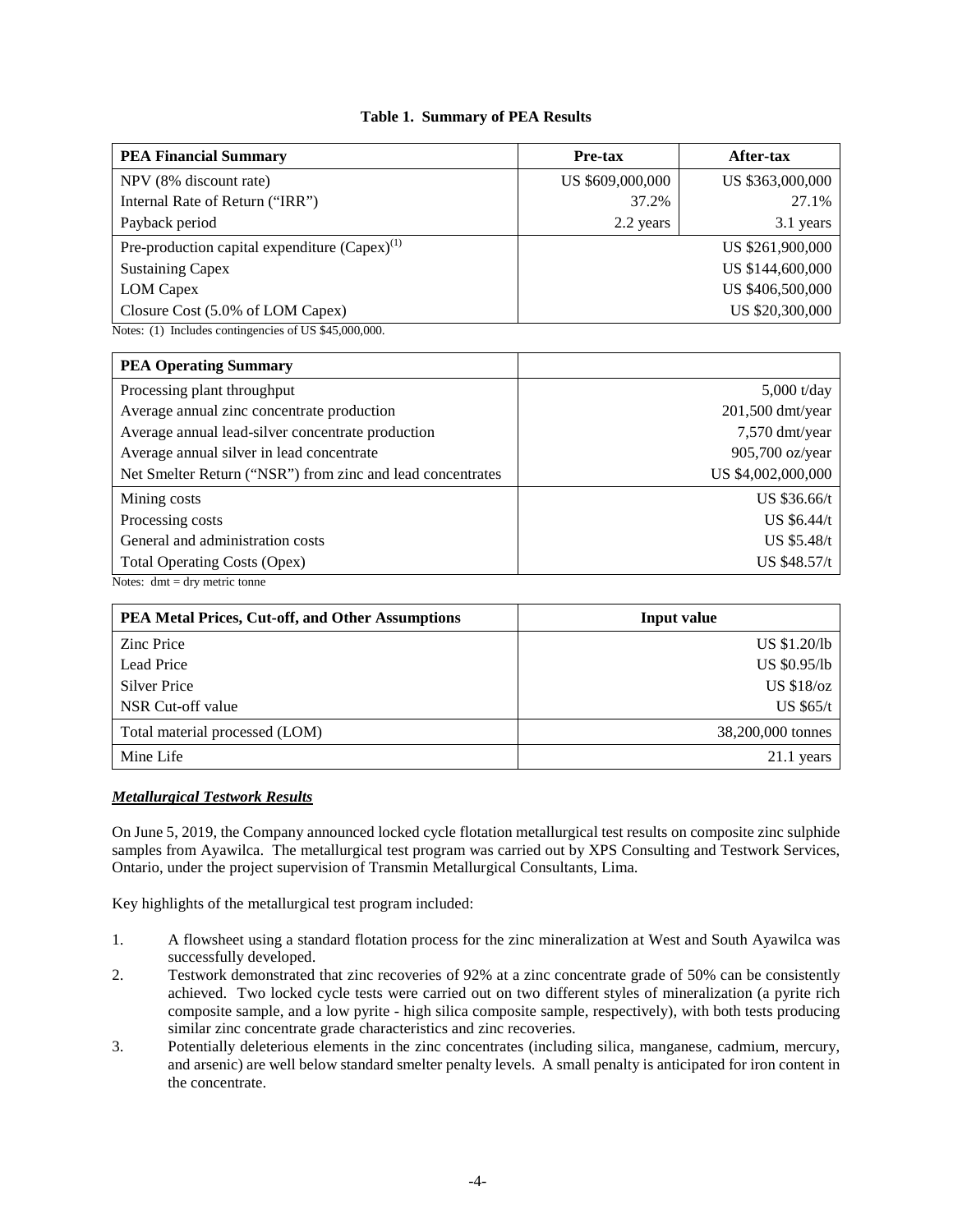## *Mineral Resources at the Ayawilca Project*

On November 26, 2018, the Company announced an updated Mineral Resources estimate for its Ayawilca Zinc and Tin Zones. The Zinc Zone resource base case was used for the PEA.

Part of the Zinc Zone Mineral Resource is classified as Indicated, incorporating a higher-grade portion of the deposit. The Tin Zone and Zinc Zone resources do not overlap. The Mineral Resources are reported above an NSR cut-off value of US \$55/tonne, as estimated by RPA of Toronto, Canada.

Tables 2 and 3 highlight the Zinc Zone Indicated and Inferred Mineral Resource sensitivities, respectively, by NSR cut-off grade. Table 4 highlights the base case Zinc Zone resources by area.

| $\alpha$                   |                        |                      |                |                |                        |                        |  |  |  |  |
|----------------------------|------------------------|----------------------|----------------|----------------|------------------------|------------------------|--|--|--|--|
| <b>NSR</b><br>\$/t Cut-off | <b>Tonnage</b><br>(Mt) | ZnEq<br>$(\%$ grade) | Zinc<br>$($ %) | Lead<br>$(\%)$ | <b>Indium</b><br>(g/t) | <b>Silver</b><br>(g/t) |  |  |  |  |
| 40                         | 13.6                   | 7.4                  | 6.3            | 0.16           | 75                     |                        |  |  |  |  |
| 50                         | 12.4                   | 7.9                  | 6.7            | 0.17           | 80                     |                        |  |  |  |  |
| 55                         | 11.7                   | 8.1                  | 6.9            | 0.16           | 84                     | 15                     |  |  |  |  |
| 60                         | 10.8                   | 8.5                  | 7.2            | 0.16           | 89                     | 16                     |  |  |  |  |
| 70                         | 9.4                    | 9.2                  | 7.7            | 0.15           | 99                     | 16                     |  |  |  |  |
| 80                         | 7.9                    | 10.0                 | 8.4            | 0.15           |                        |                        |  |  |  |  |

**Table 2 - Ayawilca Deposit Indicated Mineral Resource - Zinc Zone as of November 26, 2018 Sensitivities at various cut-off grades**

Notes:

1. Base case highlighted with **bold** text.<br>2. See Table 4 for notes.

See Table 4 for notes.

## **Table 3 - Ayawilca Deposit Inferred Mineral Resources - Zinc Zone as of November 26, 2018 Sensitivities at various cut-off grades**

| <b>NSR</b><br>\$/t Cut-off | <b>Tonnage</b><br>(Mt) | ZnEq<br>$(\%$ grade) | Zinc<br>$(\%)$ | $\sim$<br>Lead<br>$(\%)$ | Indium<br>(g/t) | <b>Silver</b><br>(g/t) |
|----------------------------|------------------------|----------------------|----------------|--------------------------|-----------------|------------------------|
| 40                         | 52.7                   | 6.2                  | 5.2            | 0.24                     | 60              | $\sqrt{7}$             |
| 50                         | 48.1                   | 6.5                  | 5.4            | 0.24                     | 64              |                        |
| 55                         | 45.0                   | $\mathbf{0}$ .       | 5.6            | 0.23                     | 07              | דו                     |
| 60                         | 41.5                   | 7.0                  | 5.8            | 0.23                     | 70              | 18                     |
| 70                         | 33.9                   | 7.6                  | 6.4            | 0.22                     | 78              | 18                     |
| 80                         | 26.9                   | 8.3                  | 6.9            | 0.22                     | 86              | 20                     |

Notes:

1. Base case highlighted with **bold** text.

2. See Table 4 for notes.

| Table 4 - Zinc Zone Mineral Resources Base Case at Ayawilca by Area |  |
|---------------------------------------------------------------------|--|
| As of November 26, 2018                                             |  |

| Area                   | <b>Tonnage</b><br>(Mt) | ZnEq<br>$($ %) | Zn<br>$(\%)$ | <b>Pb</b><br>$(\%)$ | In<br>(g/t) | Ag<br>(g/t) | Zn<br>(Mlb) | Pb<br>(Mlb) | In<br>(kg) | Ag<br>(Moz) |
|------------------------|------------------------|----------------|--------------|---------------------|-------------|-------------|-------------|-------------|------------|-------------|
| <b>Indicated</b>       |                        |                |              |                     |             |             |             |             |            |             |
| West                   | 7.8                    | 7.7            | 6.5          | 0.20                | 72          | 15          | 1,126       | 35          | 561        | 3.9         |
| South                  | 3.9                    | 9.1            | 7.6          | 0.09                | 108         | 16          | 652         | 8           | 422        | 2.0         |
| <b>Total Indicated</b> | 11.7                   | 8.1            | 6.9          | 0.16                | 84          | 15          | 1,778       | 42          | 983        | 5.8         |
| <b>Inferred</b>        |                        |                |              |                     |             |             |             |             |            |             |
| West                   | 5.0                    | 7.1            | 6.4          | 0.27                | 34          | 17          | 699         | 30          | 170        | 2.8         |
| Central                | 18.6                   | 5.6            | 4.6          | 0.23                | 62          | 12          | 1,884       | 95          | 1,153      | 7.5         |
| East                   | 11.3                   | 5.9            | 5.0          | 0.18                | 56          | 14          | 1,238       | 44          | 633        | 5.0         |
| South                  | 10.2                   | 9.6            | 7.9          | 0.27                | 103         | 30          | 1,764       | 61          | 1,047      | 9.9         |
| <b>Total Inferred</b>  | 45.0                   | 6.7            | 5.6          | 0.23                | 67          | 17          | 5,585       | 230         | 3.003      | 25.2        |

Notes:

1. The Qualified Person for the estimate is Ms. Dorota El Rassi, P.Eng., an RPA employee. Mineral Resources have an effective date of November 26, 2018.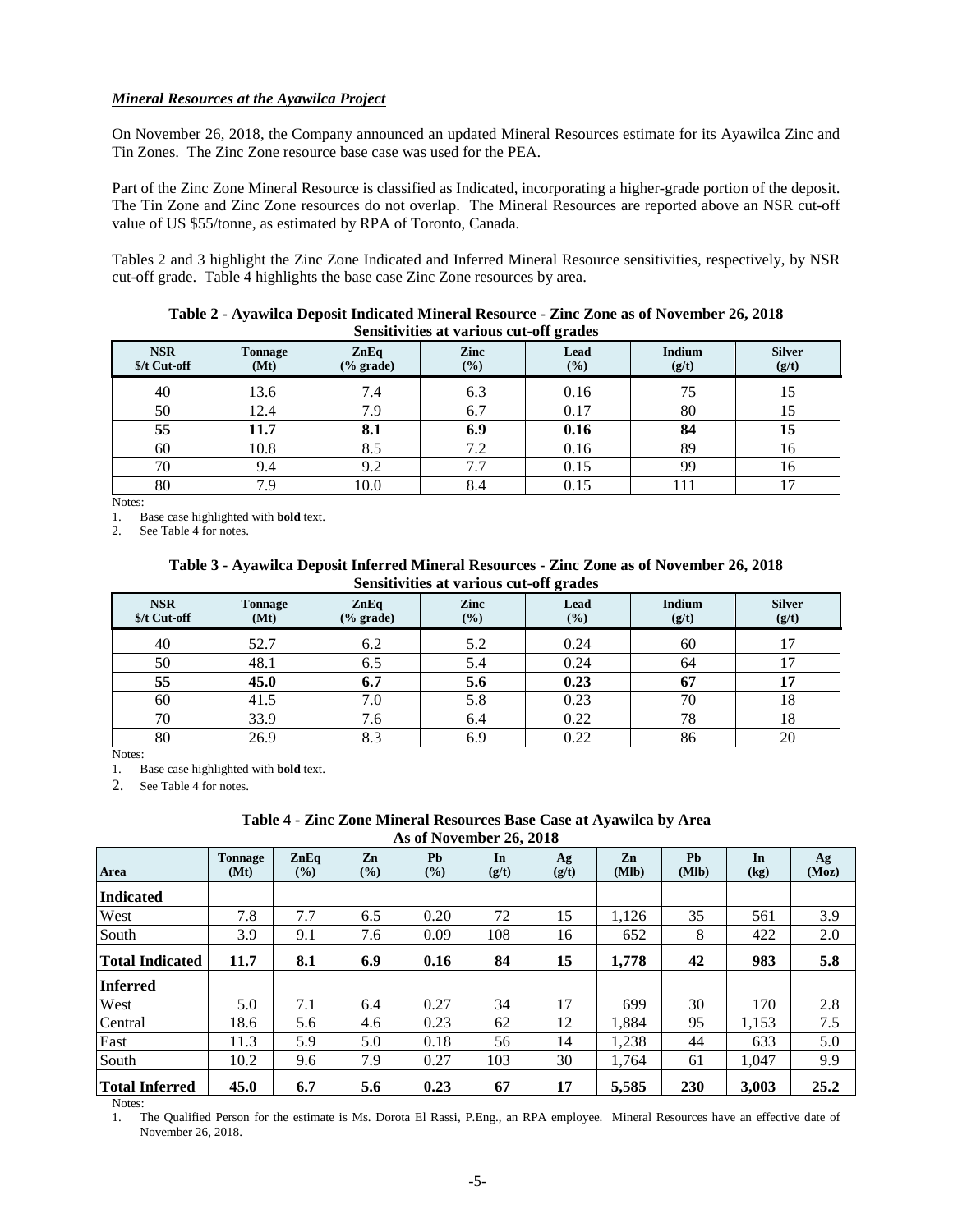- 2. Mineral Resources are reported using the 2014 CIM Definition Standards. Mineral Resources that are not Mineral Reserves do not have demonstrated economic viability.
- 3. Mineral Resources are reported above a cut-off grade of US \$55 per tonne NSR value.
- 4. The NSR value was based on estimated metallurgical recoveries, assumed metal prices and smelter terms, which include payable factors, treatment charges, penalties, and refining charges. Metal price assumptions were: US \$1.15/lb Zn, US \$300/kg In, US \$15/oz Ag, and US\$1.00/lb Pb. Metal recovery assumptions were: 90% Zn, 75% In, 60% Ag, and 75% Pb. The NSR value for each block was calculated using the following NSR factors: US \$15.34 per % Zn, US\$ 4.70 per % Pb, US \$0.18 per gram In, and US \$0.22 per gram Ag.
- 5. The NSR value was calculated using the following formula:
- $NSR = Zn\%$ <sup>\*</sup>US \$15.34+Pb(%)\*US \$4.70+In(g/t)\*US \$0.18+Ag(g/t)\*US \$0.22
- 6. The ZnEq value was calculated using the following formula:
- $ZnEq = \overline{NSR}/US$  \$15.34
- 7. Numbers may not add due to rounding.

#### **Table 5 - Tin Zone Inferred Mineral Resources at Ayawilca Deposit As of November 26, 2018**

|                  | <b>Tonnage</b> | <b>SnEq</b> | Sn    | Сu    | Ag             | Sn    | Сu    | Ag    |
|------------------|----------------|-------------|-------|-------|----------------|-------|-------|-------|
|                  | (Mt)           | $(\%f)$     | (9/0) | (9/0) | (g/t)          | (M1b) | (Mlb) | (Moz) |
| <b>Tin Zones</b> | 14.5           | 0.70        | 0.63  | 0.21  | $\Omega$<br>10 | 201   | 67    |       |

**Notes:**

1. The Qualified Person for the estimate is Ms. Dorota El Rassi, P.Eng., an RPA employee. Mineral Resources have an effective date of November 26, 2018 CIM definitions were followed for Mineral Resources.

2. Mineral Resources are reported using the 2014 CIM Definition Standards. Mineral Resources that are not Mineral Reserves do not have demonstrated economic viability.

3. Mineral Resources are reported above a cut-off grade of US \$55 per tonne NSR value.

4. The NSR value was based on estimated metallurgical recoveries, assumed metal prices and smelter terms, which include payable factors, treatment charges, penalties, and refining charges. Metal price assumptions were: US \$9.00/lb Sn, US \$2.85/lb Cu, and US \$15/oz Ag. Metal recovery assumptions were: 86% Sn, 75% Cu, and 60% Ag. The NSR value for each block was calculated using the following NSR factors: US \$155.21 per % Sn, US \$37.59 per % Cu, and US \$0.22 per gram Ag.

5. The NSR value was calculated using the following formula:  $USSNSR = Sn(\%)^*US $155.21+Cu(\%)^*US $37.59+Ag(g/t)*US $0.22$ 

6. The SnEq value was calculated using the following formula: SnEq = NSR/US \$155.21

7. Numbers may not add due to rounding.

The Mineral Resource estimate for the Colquipucro Silver Zone are highlighted in Table 6. The mineral estimate remains unchanged from the effective date of May 25, 2016. The Colquipucro Silver Zone is an oxidized silver deposit which is potentially open pittable.

| As of May 25, 2016                        |                 |             |                              |  |  |  |  |  |
|-------------------------------------------|-----------------|-------------|------------------------------|--|--|--|--|--|
| <b>Zone and Confidence Classification</b> | Tonnage<br>(Mt) | Ag<br>(g/t) | <b>Contained Ag</b><br>(Moz) |  |  |  |  |  |
| <i>Indicated</i>                          |                 |             |                              |  |  |  |  |  |
| <b>High Grade Lenses</b>                  | 2.9             | 112         | 10.4                         |  |  |  |  |  |
| Low Grade Halo                            | 4.5             | 27          | 3.9                          |  |  |  |  |  |
| <b>Total Indicated</b>                    | 7.4             | 60          | 14.3                         |  |  |  |  |  |
| <i>Inferred</i>                           |                 |             |                              |  |  |  |  |  |
| <b>High Grade Lenses</b>                  | 2.2             | 105         | 7.5                          |  |  |  |  |  |
| Low Grade Halo                            | 6.2             | 28          | 5.7                          |  |  |  |  |  |
| <b>Total Inferred</b>                     | 8.5             | 48          | 13.2                         |  |  |  |  |  |

## **Table 6 - Mineral Resource Estimate, Colquipucro Silver Zone As of May 25, 2016**

**Notes:**

1. The Qualified Person for the estimate is Ms. Dorota El Rassi, P.Eng., an RPA employee. Mineral Resources have an effective date of May 25, 2016.

2. Mineral Resources are reported using the 2014 CIM Definition Standards. Mineral Resources that are not Mineral Reserves do not have demonstrated economic viability.

3. Mineral Resources are reported within a preliminary pit-shell and above a reporting cut-off grade of 15  $g/t$  Ag for the Low-Grade Halo and 60 g/t Ag for the High-Grade Lenses.

4. The cut-off grade is based on a silver price of US\$24/oz Ag.

5. Numbers may not add due to rounding.

#### *2019 Drill Program*

During 2019, Tinka drilled 4,325 metres at Ayawilca with one drill rig in operation from April through September. The objective of the program was to target high-grade zinc zones and improve the confidence of the geological model. Most of the holes were infill holes at South Ayawilca, however, a new Deep Silver Zone was also discovered. Highlights of the 2019 drill program included (all reported in press releases):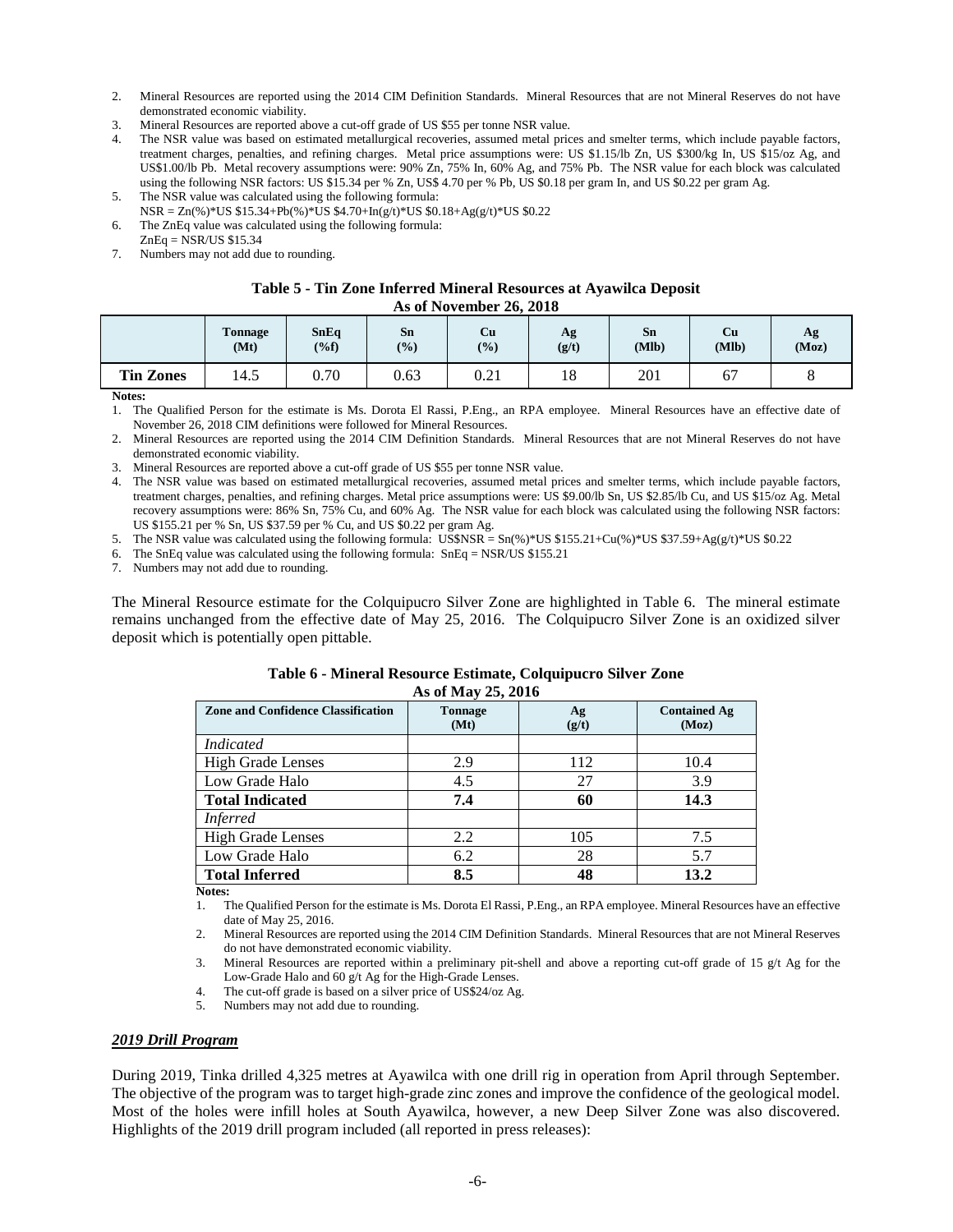# **Deep Silver Zone (new discovery)**

Hole A19-167 (extension of hole A17-064 from 361 metres depth):

- 7.3 metres grading 366 g/t silver, 4.9% zinc & 0.5% lead from 412.7 metres *including* 1.7 metres grading 1,130 g/t silver, 14.5% zinc & 0.3% lead from 412.7 metres; and
- 7.9 metres grading 150 g/t silver, 6.1% zinc & 0.8% lead from 434.45 metres *including* 0.9 metres grading 415 g/t silver, 21.7% zinc & 3.0% lead from 434.5 metres.

Hole A19-163:

• 13.9 metres grading 128 g/t silver, 1.0% zinc & 0.6% lead from 397.7 metres *including* 0.6 metres grading 5.4% zinc, 3.5% lead & 818 g/t silver from 397.7 metres depth.

## **South Ayawilca - Infill holes**

Hole A19-168:

- 26.1 metres grading 10.1% zinc & 13 g/t silver from 162.6 metres *including* 5.7 metres grading 15.5% zinc, 22 g/t silver & 0.1% lead from 166.1 metres *including* 9.1 metres grading 12.5% zinc & 14 g/t silver from 179.6 metres; and
- 6.4 metres grading 7.8 % zinc, 37 g/t silver  $& 0.9\%$  lead from 199.6 metres; and
- 51.4 metres grading 8.0% zinc, 21 g/t silver & 0.3% lead from 251.3 metres *including* 1.8 metres grading 27.2% zinc, 42 g/t silver & 0.1% lead from 251.3 metres; and
- 3.6 metres grading 42.4% zinc,  $85$  g/t silver & 0.4% lead from 297.4 metres.

Hole A19-165:

- 9.0 metres  $@ 11.9\%$  zinc  $& 18$  g/t silver from 117.2 metres; and
- 25.9 metres grading 11.8% zinc, 0.2% lead & 23 g/t silver from 167.8 metres *including* 4.0 metres grading 24.6% zinc, 33 g/t silver & 0.1% lead from 169.1 metres, and 7.0 metres grading 18.9% zinc, 42 g/t silver & 0.5% lead from 178.4 metres; and
- 28.7 metres grading 14.0 % zinc, 14 g/t silver & 0.1% lead from 214.6 metres *including* 18.7 metres grading 17.4% zinc  $\&$  11 g/t silver from 221.5 metres; and
- 14.9 metres grading 12.3% zinc, 38 g/t silver & 0.6% lead from 271.5 metres *including* 1.2 metres grading 36.6% zinc, 80 g/t silver & 0.2% lead from 278.6 metres, and 0.95 metres grading 44.1% zinc, 90 g/t silver & 0.3% lead from 285.45 metres.

Hole A19-163:

- 5.7 metres grading 9.7% zinc  $& 12$  g/t silver from 199.1 metres; and
- 5.7 metres grading 32.6% zinc  $\&$  20 g/t silver from 228.0 metres.

Hole A19-162:

- 25.4 metres grading 11.6% zinc & 14 g/t silver from 162.6 metres *including* 10.0 metres grading 17.2% zinc & 14 g/t silver from 176.0 metres; and
- 19.6 metres grading 15.2% zinc & 9 g/t silver from 247.4 metres *including* 7.2 metres grading 21.8% zinc & 12 g/t silver from 259.8 metres;

## **West Ayawilca – Infill hole**

Hole A19-159:

• 11.2 metres grading 11.8% zinc  $& 24$  g/t silver from 243.1 metres depth.

Note: True thicknesses of the intersections are estimated to be at least 80% of the downhole thicknesses. Mineralization in the above intervals are interpreted to be relatively flat-dipping replacements hosted by limestone and/or sandstone.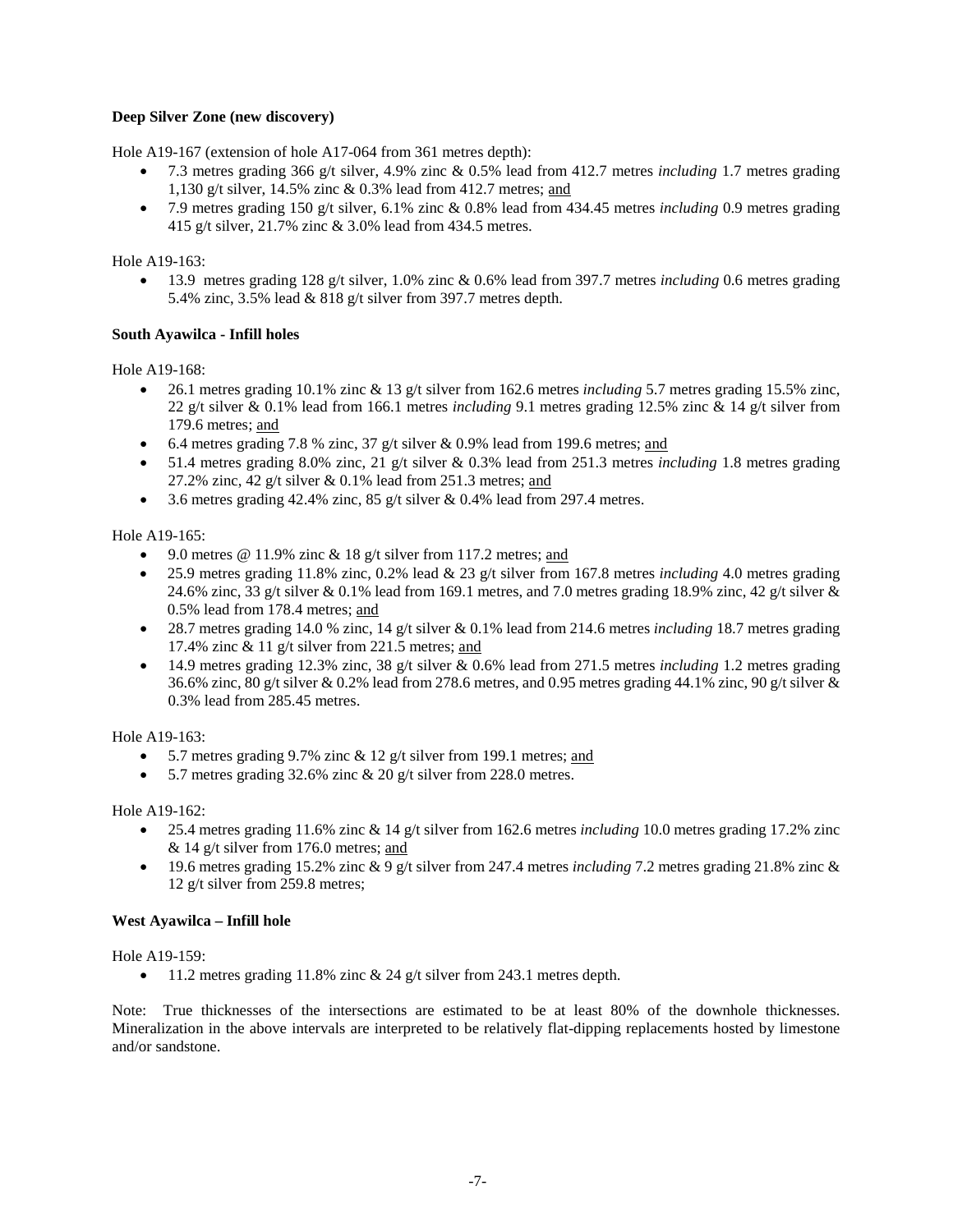## *Drill Permit Received for Planned 2020-2021 Program*

In November 2019, the Company received final approval for its modified semi-detailed Environmental Impact Assessment ("EIAsd" or "the Permit") at the Ayawilca Project from the Peruvian Ministry of Energy and Mines. The approved EIAsd modification allows Tinka to drill from up to 240 drill platforms within the existing permitted work area, consisting of approximately 300 hectares, within the next 2 to 3 years. The Permit enables the Company to carry out all of its drilling activities required to advance the current project area through the next phase of exploration and development, including infill drilling.

## *Planned Work for 2020*

Project optimization: The Company is carrying out an optimization study of the PEA aiming to add significant value to the project through potential economic improvements. This work includes a review of the Zinc Zone mineral resources, in particular the grade of the South and West Ayawilca zinc zones following the 2019 drill program. The Company is also reviewing other PEA assumptions such as the mine plan, mining method, cut-off grade, metals prices, and so on. This work is involving external independent consultants and is ongoing.

Project exploration: The 2019 drill program has significantly improved the understanding of the controls of the Zinc Zone mineralization, and in particular improved our geological model of the deposit. This work has generated new ideas for potential target areas of mineralization that are yet to be tested. Exploration will continue to be a focus in 2020 seeking additional resources, as mineralization remains open to the north, west, and east of the current Zinc Zone resource. An exploration drill program is expected to commence following the wet season in Q2 2020.

Infill drilling and permit extension: The Company has a current drill permit in place over approximately 300 hectares covering the Zinc Zone and Colquipucro resources. Additional infill drilling is planned in 2020, to continue to upgrade inferred resources to the measured - indicated resource categories at South and West Ayawilca. Additional permitting is also required to extend the permit to cover key targets which lie outside of the current permitted area (including the Yanapizgo and Far South Ayawilca areas). Acquiring extended permits will be a focus in 2020. The Company plans to continue to advance the Ayawilca Project towards development of the Zinc Zone resource.

Regional exploration: Tinka is currently evaluating exploration targets within the Company's 17,000 hectares of mining concessions at Ayawilca. An extensive soil sampling program (including several hundred samples) is currently being undertaken, along with geological mapping and prospecting, at several of the highest priority targets. The results of this program will be released once the field work is completed and results have been fully assessed.

## **Qualified Person**

The qualified person for the Company's projects, Dr. Graham Carman, President and CEO of the Company and a Fellow of the Australasian Institute of Mining and Metallurgy ("FAUSIMM"), has reviewed and verified the technical information in this MD&A and is responsible for other technical information (information not directly related to the Mineral Resource Estimate or the PEA) in this MD&A.

The Mineral Resources disclosed in this MD&A have been estimated by Mrs. Dorota El Rassi, P.Eng., of Roscoe Postle Associates Inc. (RPA). Mrs. El Rassi is a Qualified Persons as defined in NI 43-101 and independent of Tinka.

Mr. William Colquhoun, Principal Metallurgical Consultant with Amec Foster Wheeler (Peru) S.A., a Wood company, a Qualified Person as defined in NI 43-101 and independent of Tinka, is responsible for the results of the PEA contained in this MD&A.

Mr. Edwin Peralta, P.E., a Senior Engineer with Wood Mining and Metals USA, a Qualified Person under NI 43-101 and independent of Tinka, is also responsible for the results of the PEA in this MD&A.

Mr. Adam Johnson, FAUSIMM (CP)., Chief Metallurgist with Transmin Metallurgical Consultants (Peru), a Qualified Person under NI 43-101 and independent of Tinka, is responsible for the metallurgical assumptions of the PEA in this MD&A.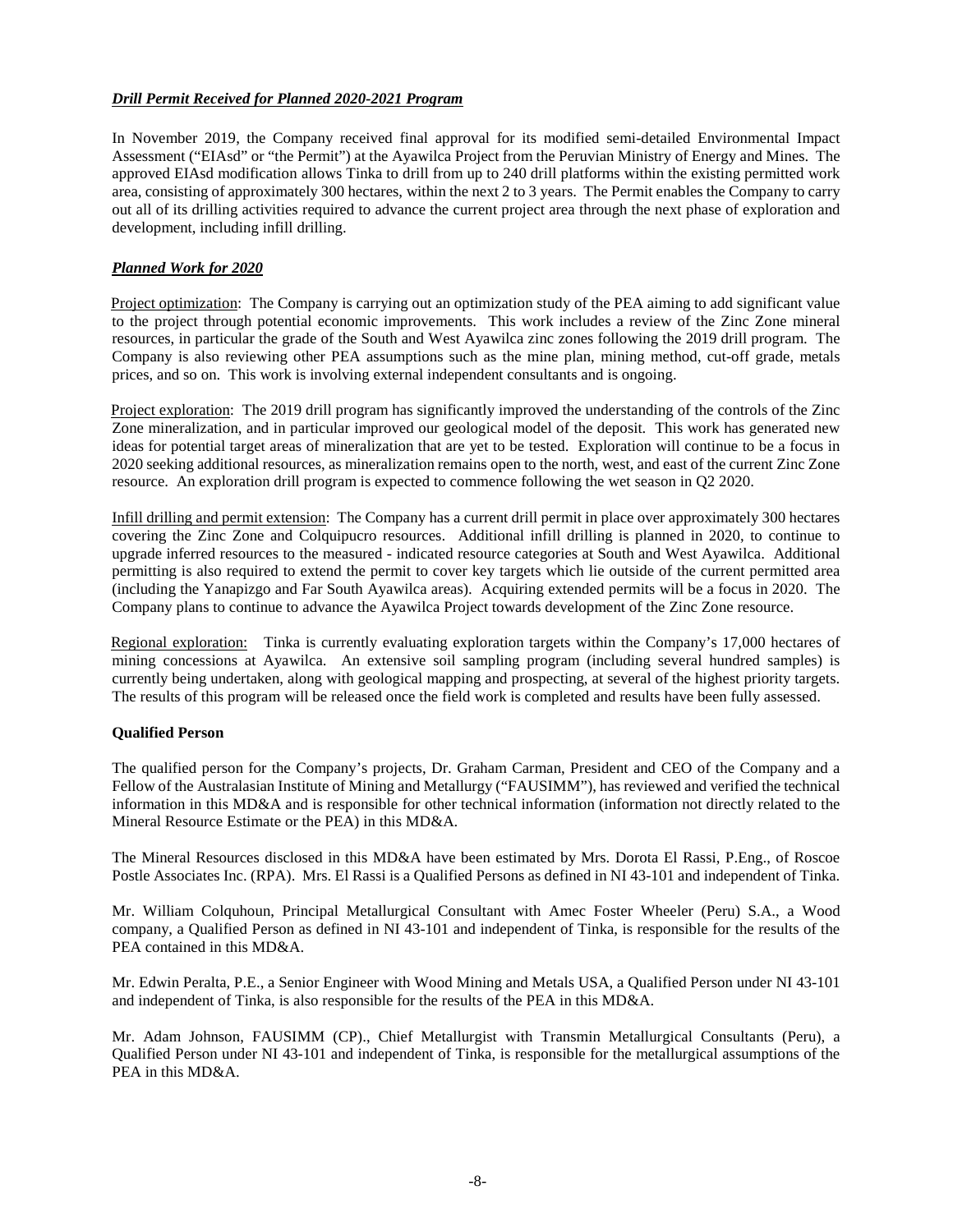## **Selected Financial Data**

The following selected financial information is derived from the audited annual consolidated financial statements of the Company.

|                                    | <b>Year Ended September 30,</b><br>2019<br>2018<br>Nil<br>Nil<br>(3,092,251)<br>(2,767,231)<br>321,229<br>275,886<br>(2,816,365)<br>(2,446,002)<br>(0.01)<br>(0.01)<br>Nil<br>Nil<br>5,945,016<br>13,758,538<br>52,808,759<br>53,647,845<br>Nil<br>Nil |  |               |
|------------------------------------|--------------------------------------------------------------------------------------------------------------------------------------------------------------------------------------------------------------------------------------------------------|--|---------------|
|                                    |                                                                                                                                                                                                                                                        |  | 2017          |
|                                    |                                                                                                                                                                                                                                                        |  |               |
| <b>Operations:</b>                 |                                                                                                                                                                                                                                                        |  |               |
| Revenues                           |                                                                                                                                                                                                                                                        |  | Nil           |
| Expenses                           |                                                                                                                                                                                                                                                        |  | (3,075,818)   |
| Other items                        |                                                                                                                                                                                                                                                        |  | (113,020)     |
| Net loss                           |                                                                                                                                                                                                                                                        |  | (3, 188, 838) |
| Loss per share - basic and diluted |                                                                                                                                                                                                                                                        |  | (0.01)        |
| Dividends per share                |                                                                                                                                                                                                                                                        |  | Nil           |
| <b>Balance Sheet:</b>              |                                                                                                                                                                                                                                                        |  |               |
| Working capital                    |                                                                                                                                                                                                                                                        |  | 5,649,150     |
| Total assets                       |                                                                                                                                                                                                                                                        |  | 35,055,174    |
| Total long-term liabilities        |                                                                                                                                                                                                                                                        |  | Nil           |

The following selected financial information is derived from the unaudited condensed consolidated interim financial statements of the Company.

|                                      |                               | <b>Fiscal 2019</b>          |                              |                 | <b>Fiscal 2018</b>            |                        |                        |                 |  |
|--------------------------------------|-------------------------------|-----------------------------|------------------------------|-----------------|-------------------------------|------------------------|------------------------|-----------------|--|
|                                      | <b>Sept. 30</b><br>2019<br>\$ | <b>Jun. 30</b><br>2019<br>S | <b>Mar. 31</b><br>2019<br>\$ | Dec. 31<br>2018 | <b>Sept. 30</b><br>2018<br>\$ | <b>Jun. 30</b><br>2018 | <b>Mar. 31</b><br>2018 | Dec. 31<br>2017 |  |
| <b>Operations:</b>                   |                               |                             |                              |                 |                               |                        |                        |                 |  |
| Revenues                             | Nil                           | Nil                         | Nil                          | Nil             | Nil                           | Nil                    | Nil                    | Nil             |  |
| <b>Expenses</b>                      | (436, 942)                    | (623,770)                   | (764, 907)                   | (941, 612)      | (880.642)                     | (975, 038)             | (612, 508)             | (624,063)       |  |
| Other items                          | 105,579                       | (24,910)                    | (76, 182)                    | 316,742         | (4,758)                       | 129,343                | 48,553                 | 102,748         |  |
| Net loss and<br>comprehensive loss   | (331, 363)                    | (648, 680)                  | (841,089)                    | (624, 870)      | (885, 400)                    | (845, 695)             | (563, 955)             | (521, 315)      |  |
| Loss per share<br>-basic and diluted | (0.01)                        | (0.00)                      | (0.00)                       | (0.00)          | (0.01)                        | (0.00)                 | (0.00)                 | (0.00)          |  |
| Dividends per share                  | Nil                           | Nil                         | Nil                          | Nil             | Nil                           | Nil                    | Nil                    | Nil             |  |
| <b>Balance Sheet:</b>                |                               |                             |                              |                 |                               |                        |                        |                 |  |
| Working capital                      | 5,945,016                     | 8,350,122                   | 10,581,942                   | 12,361,332      | 13,758,538                    | 17,210,606             | 4,426,093              | 6,529,914       |  |
| Total assets                         | 52,808,759                    | 52,696,698                  | 53,132,829                   | 53,709,448      | 53,647,845                    | 53,562,408             | 37,909,918             | 38,192,196      |  |
| Total long-term liabilities          | Nil                           | Nil                         | Nil                          | Nil             | Nil                           | Nil                    | Nil                    | Nil             |  |

### **Results of Operations**

*Three Months Ended September 30, 2019 Compared to Three Months Ended June 30, 2019*

During the three months ended September 30, 2019 ("Q4") the Company reported a net loss of \$331,363 compared to a net loss of \$648,680 for the three months ended June 30, 2019 ("Q3"), a decrease in loss of \$317,317. The decrease in loss is mainly attributed to:

- (i) the recognition of a foreign exchange gain of \$63,238 in Q4 compared to a foreign exchange loss of \$80,045 in Q3 due to the fluctuation of exchange rates; and
- (ii) the recognition of share-based compensation of \$16,461 in Q4 compared to  $$153,345$  in Q3.

*Three Months Ended September 30, 2019 Compared to Three Months Ended September 30, 2018*

During the three months ended September 30, 2019 (the "Q4/2019") the Company reported a net loss of \$331,363, compared to a net loss of \$885,400 for the three months ended September 30, 2018 (the "Q4/2018"), a decrease in loss of \$554,037. The decrease in loss is mainly attributed to: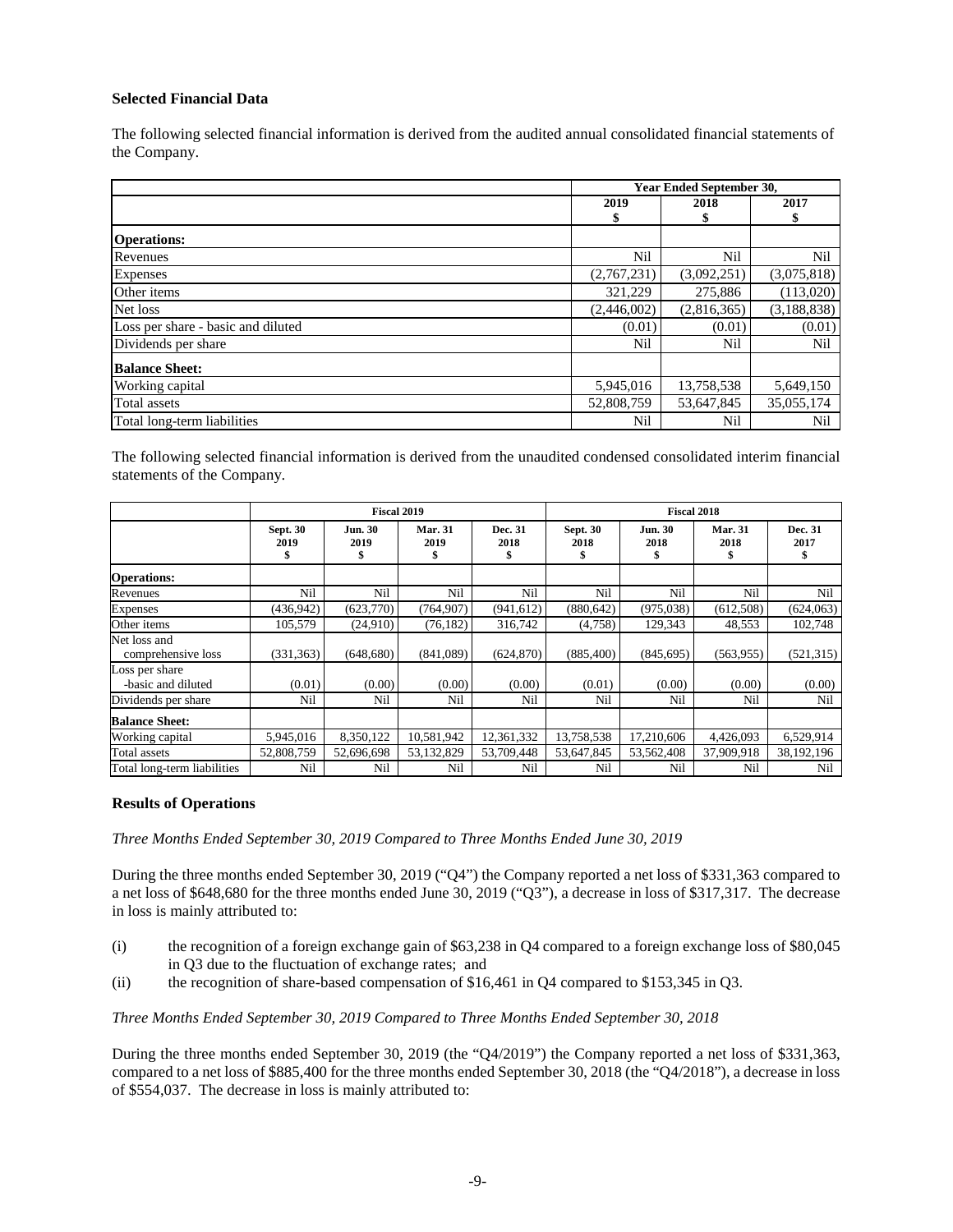- (i) a \$433,556 decrease in share-based compensation expense. During Q4/2019 share-based compensation of \$16,461 on the granting and vesting of options was recorded compared to \$450,017 in Q4/2018; and
- (ii) the recognition of a foreign exchange gain of \$63,238 in Q4/2019 compared to a foreign exchange loss of \$80,245 in Q4/2018 due to the fluctuation of exchange rates.

## *Year Ended September 30, 2019 Compared to Year Ended September 30, 2018*

During the year ended September 30, 2019 ("fiscal 2019"), the Company reported a net loss of \$2,446,002 compared to a net loss of \$2,816,365 for the year ended September 30, 2018 ("fiscal 2018"), a decrease in loss of \$370,363. The decrease in loss during fiscal 2019 was mainly attributed to the fluctuation in the following expenses:

- (i) a \$63,345 decrease in share-based compensation expense during fiscal 2019. During fiscal 2019 the Company recorded compensation expense of \$759,955 compared to \$823,309 in fiscal 2018 on the granting and vesting of share options;
- (ii) corporate development expenses decreased by \$48,164 from \$71,727 in fiscal 2018 to \$23,563 in fiscal 2019. During fiscal 2018 the Company conducted several market awareness campaigns to raise awareness of the Company's Peruvian exploration plans;
- (iii) a \$75,000 decrease in management fees, from \$355,008 during fiscal 2018 to \$280,008 in fiscal 2019. During fiscal 2018 Dr. Carman, the President and CEO of the Company, was awarded a \$75,000 performance bonus in recognition of his achievements in advancing the Company's Peruvian properties and successful equity financings;
- (iv) \$179,351 (2018 \$248,900) of travel and related expenses were incurred by management attending investment conferences to raise awareness of the Company's Peruvian exploration plans, review exploration activities in Peru and meet with shareholders. Travel expenses in fiscal 2018 were considerably higher as a result of increased travel to raise capital;
- (v) legal fees decreased by \$24,859 in fiscal 2019 to \$102,093 (2018 \$126,952). During fiscal 2018 significant legal services were incurred for the listing of the Company's common shares on the Lima Stock Exchange, whereas legal services provided in fiscal 2019 were primarily attributed to corporate general matters;
- (vi) professional fees decreased by \$19,809 during fiscal 2019, from \$275,567 in fiscal 2018 to \$255,758 in fiscal 2019. The decrease was attributable to a recruitment fee paid in fiscal 2018 to identify a mining consultant to oversee the PEA;
- (vii) incurred regulatory fees of \$64,443 (2018 \$80,127), a decrease of \$15,684 compared to fiscal 2018. During fiscal 2018 the Company listed its common shares on the Lima Stock Exchange; and
- (viii) during the 2019 period the Company incurred a total of \$101,114 (2018 \$88,516) for accounting and administration. The Company incurred a total of \$64,000 (2018 - \$55,450) with Chase Management Ltd. ("Chase"), a private corporation owned by Mr. DeMare, the Company's CFO, for accounting and administrative services provided by Chase personnel, excluding Mr. DeMare. In addition, during fiscal 2019 the Company was also billed \$37,114 (2018 - \$33,066) for accounting services provided by a third party accounting firm in Peru;

The Company holds its cash in interest bearing accounts in major financial institutions. Interest income is generated from the deposits and fluctuates primarily with the levels of cash on deposit. During fiscal 2019 the Company recorded interest income of \$236,633 compared to \$195,329 during fiscal 2018, an increase of \$41,304. The increase was due the higher levels of funds held throughout fiscal 2019 from the equity financings conducted in fiscal 2018 and share options and warrants exercised.

The carrying costs of the Company's exploration and evaluation assets are as follows:

|             |                             | As at September 30, 2019                            |              |                      | As at September 30, 2018                       |                    |  |
|-------------|-----------------------------|-----------------------------------------------------|--------------|----------------------|------------------------------------------------|--------------------|--|
|             | <b>Acquisition</b><br>Costs | <b>Deferred</b><br><b>Exploration</b><br>Costs<br>S | <b>Total</b> | Acquisition<br>Costs | <b>Deferred</b><br><b>Exploration</b><br>Costs | <b>Total</b><br>\$ |  |
| Colquipucro | 402,014                     | 8.646.520                                           | 9,048,534    | 381,318              | 8,333,515                                      | 8,714,833          |  |
| Ayawilca    | 975.954                     | 32,330,409                                          | 33,306,363   | 636.708              | 27,001,832                                     | 27,638,540         |  |
| Other       |                             | 3,433,415                                           | 3,433,415    |                      | 2.919.465                                      | 2,919,465          |  |
|             | 1,377,968                   | 44.410.344                                          | 45,788,312   | 1.018.026            | 38.254.812                                     | 39,272,838         |  |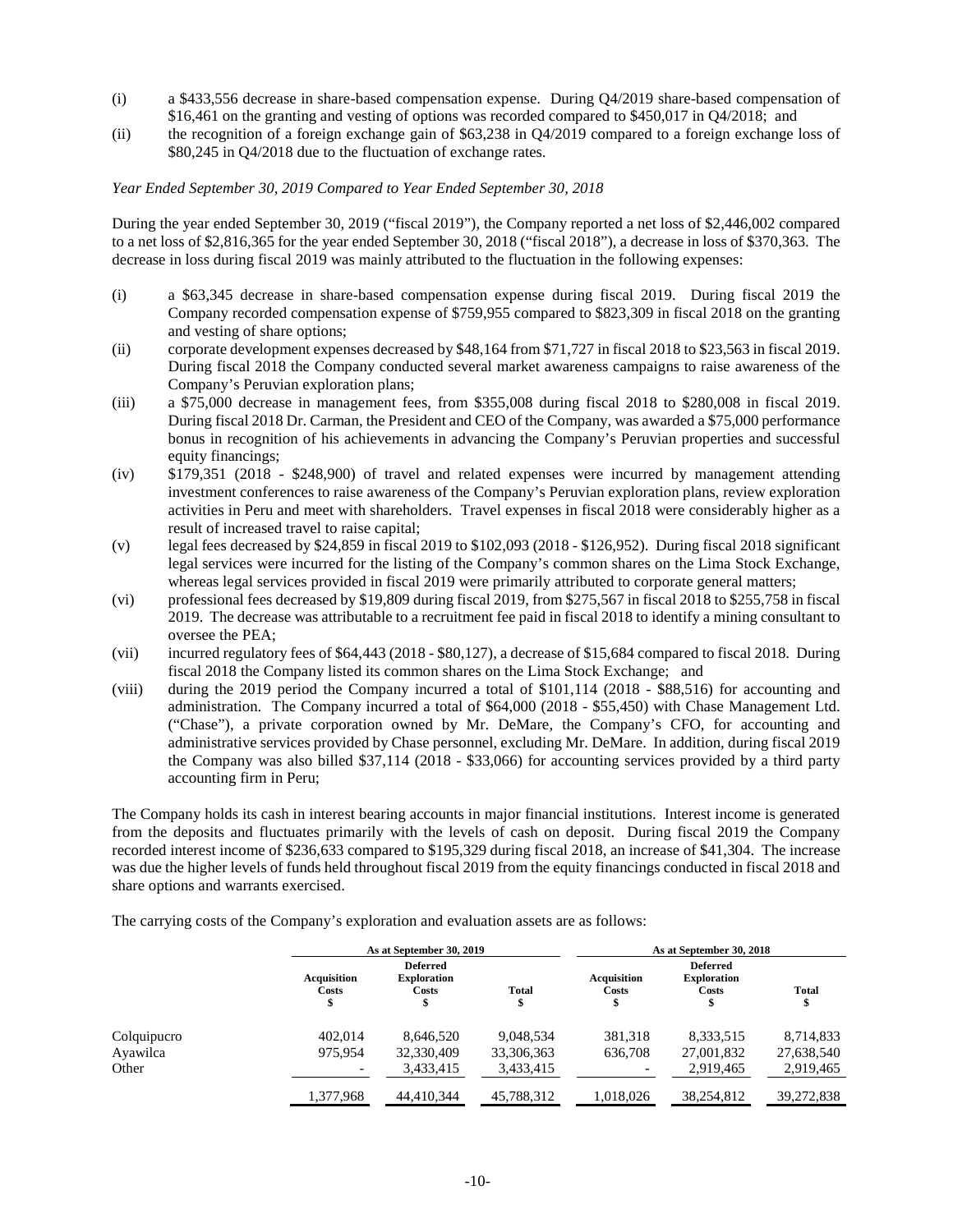Exploration and evaluation activities incurred during fiscal 2019 and fiscal 2018 are as follows:

|                                      | Colquipucro<br>\$ | Ayawilca<br>\$ | Other<br>\$ | Total<br>\$ |
|--------------------------------------|-------------------|----------------|-------------|-------------|
| <b>Balance at September 30, 2017</b> | 8,096,360         | 18,212,263     | 2,554,100   | 28,862,723  |
| <b>Exploration costs</b>             |                   |                |             |             |
| Assays                               |                   | 10,717         |             | 10,717      |
| Camp costs                           |                   | 1,109,691      |             | 1,109,691   |
| Community relations                  | 463,188           | 1,900,991      |             | 2,364,179   |
| Consulting                           | 70,217            | 100,340        |             | 170,557     |
| Depreciation                         |                   | 5,323          |             | 5,323       |
| Drilling                             |                   | 5,216,500      |             | 5,216,500   |
| Environmental                        | 33,891            | 292,498        |             | 326,389     |
| Geological                           |                   | 445,818        |             | 445,818     |
| Metallurgical                        |                   | 149,795        |             | 149,795     |
| Software and database management     | 8,189             | 8,356          |             | 16,545      |
| Topography                           |                   | 3,945          |             | 3,945       |
| Travel                               |                   | 3,380          |             | 3,380       |
| VAT incurred                         |                   |                | 1,252,605   | 1,252,605   |
| VAT recovered                        |                   |                | (887, 240)  | (887, 240)  |
|                                      | 575,485           | 9,247,354      | 365,365     | 10,188,204  |
| <b>Acquisition costs</b>             |                   |                |             |             |
| Concession payments                  | 42,988            | 178,923        |             | 221,911     |
| <b>Balance at September 30, 2018</b> | 8,714,833         | 27,638,540     | 2,919,465   | 39,272,838  |
| <b>Exploration costs</b>             |                   |                |             |             |
| Camp costs                           |                   | 776,618        |             | 776,618     |
| Community relations                  | 298,361           | 1,599,294      |             | 1,897,655   |
| Consulting                           |                   | 88,026         |             | 88,026      |
| Depreciation                         |                   | 7,007          |             | 7,007       |
| Drilling                             |                   | 1,009,797      |             | 1,009,797   |
| Environmental                        | 14,644            | 415,616        |             | 430,260     |
| Geological                           |                   | 533,880        |             | 533,880     |
| Metallurgical                        |                   | 205,883        |             | 205,883     |
| Modelling                            |                   | 53,474         |             | 53,474      |
| Preliminary economic assessment      |                   | 604,283        |             | 604,283     |
| Software and database management     |                   | 19,548         |             | 19,548      |
| Topography                           |                   | 1,593          |             | 1,593       |
| Travel                               |                   | 13,558         |             | 13,558      |
| VAT incurred                         |                   |                | 513,950     | 513,950     |
|                                      | 313,005           | 5,328,577      | 513,950     | 6,155,532   |
| <b>Acquisition costs</b>             |                   |                |             |             |
| Concession payments                  | 20,696            | 339,246        |             | 359,942     |
| <b>Balance at September 30, 2019</b> | 9,048,534         | 33,306,363     | 3,433,415   | 45,788,312  |

During fiscal 2019 the Company focused on continuing metallurgical test work, construction of access roads and platforms, rehabilitation of drill sites and access tracks with local communities and completion of the PEA. The Company incurred a total of \$6,515,474 (2018 - \$10,410,115) for exploration expenditures and acquisition costs, comprising \$5,667,823 (2018 - \$9,426,277) on the Ayawilca Project, \$333,701 (2018 - \$618,473) on the Colquipucro Project, and \$513,950 (2018 - \$365,365, net of \$887,240 recoveries) for VAT tax in Peru. See also "Exploration Projects, Peru - Recent Exploration Results and Planned Work Program".

#### *Financings*

During fiscal 2019 the Company received \$393,567 on the exercise of share options and warrants. The proceeds were added to the Company's general working capital. The Company did not conduct any equity financings during fiscal 2019.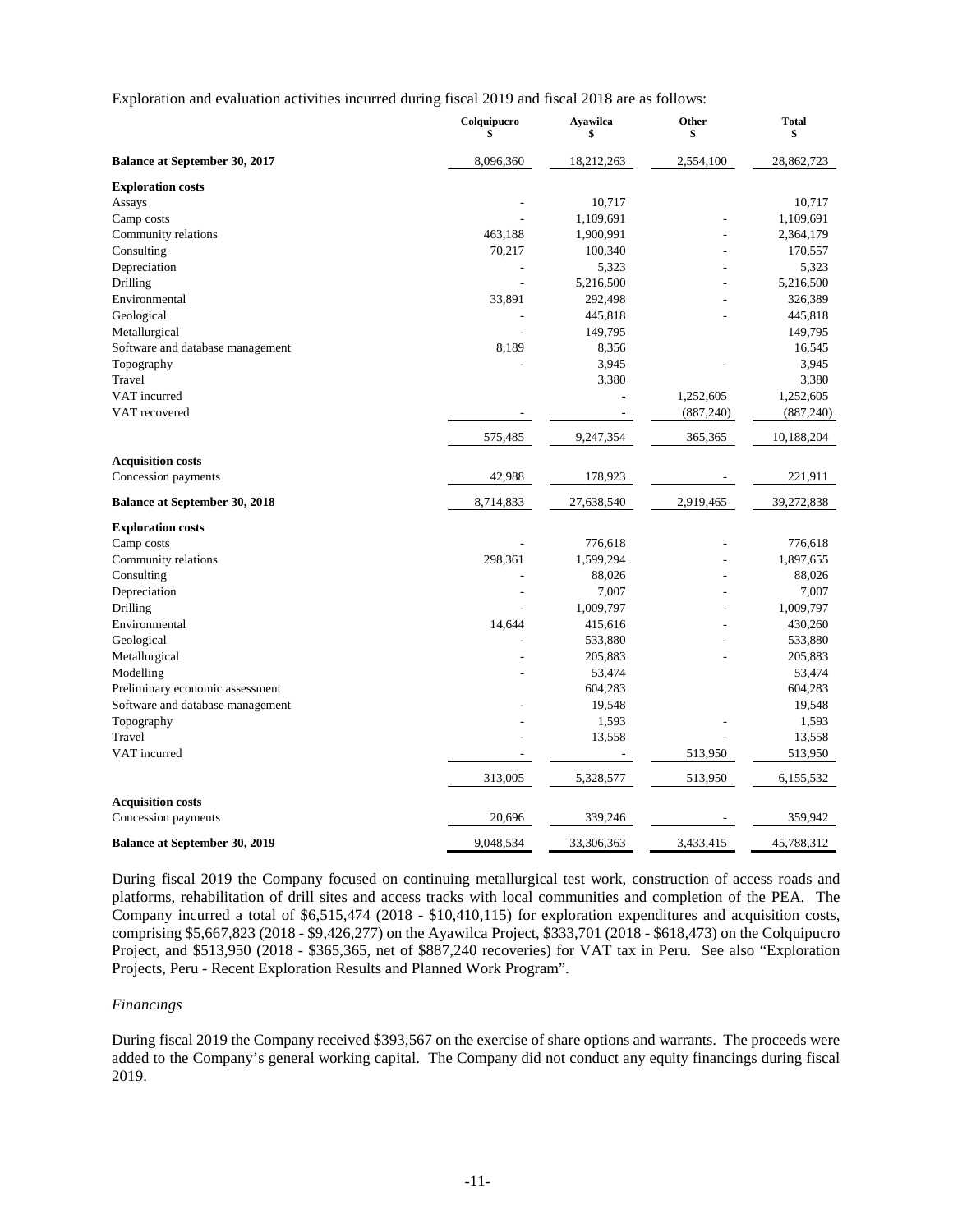During fiscal 2018 the Company completed equity financings to raise gross proceeds of \$16,239,496, as follows:

- (i) on April 4, 2018 the Company completed a prospectus offering of 16,790,000 units, at a price of \$0.48 per unit for gross proceeds of \$8,059,200. Each unit comprised one common share and one-half warrant. Each whole warrant entitled the holder to purchase an additional common share at a price of \$0.75 per share until April 4, 2019. The Company paid a cash commission of \$483,552; and
- (ii) private placement financing of 17,042,284 units \$0.48 per unit for gross proceeds of \$8,180,296. Each unit comprised one common share and one-half warrant. Each whole warrant entitled the holder to purchase an additional common share at a price of \$0.75 per share for one year from closing. On April 6, 2018 the Company closed on the first tranche of 12,022,284 units for gross proceeds of \$5,770,696. A cash commission of \$38,963 was paid on the first tranche placement. On April 27, 2018 the Company closed on the remaining tranche of 5,020,000 units for proceeds of \$2,409,600. No cash commission was paid on the remaining tranche.

In addition during fiscal 2018 the Company issued a total of 16,846,596 common shares on the exercises of warrants and share options for total proceeds of \$5,203,154. The Company is using the proceeds from the financings and warrant and option exercises to fund ongoing exploration expenditures at the Ayawilca Project, funding of the PEA and for other corporate purposes and general working capital.

## **Financial Condition / Capital Resources**

The Company's ability to continue as a going concern is dependent upon the ability of the Company to obtain the necessary financing to develop properties and to establish future profitable production. To date the Company has not earned significant revenues and is considered to be in the exploration stage. The Company's operations are funded from equity financings which are dependent upon many external factors and may be difficult to impossible to secure or raise when required. As at September 30, 2019 the Company had working capital in the amount of \$5,945,016. In addition, on January 13, 2020 the Company completed an equity financing and issued 65,843,620 common shares of the Company to Compania de Minas Buenaventura S.A. for \$16,000,000 and a further 10,288,066 common shares to Sentient Global Resources Fund IV, LP for \$2,500,000. With the successful completion of the recent financings management considers that the Company has sufficient funds to implement the 2020 exploration program at the Zinc Zone, advance the Ayawilca Project and maintain ongoing corporate overhead and field expenses over the next twelve months. See also "Exploration Project, Peru, Planned Work for 2020". Exploration activities may change as a result of ongoing results and recommendations or the Company may acquire additional properties which may entail significant exploration commitments. While the Company has been successful in securing financings in the past, there is material uncertainty it will be able to do so in the future.

#### **Off-Balance Sheet Arrangements**

The Company has no off-balance sheet arrangements.

#### **Proposed Transactions**

The Company has no proposed transactions.

## **Critical Accounting Estimates**

The preparation of financial statements in conformity with IFRS requires management to make estimates and assumptions that affect the reported amounts of assets and liabilities and disclosure of contingent assets and liabilities at the date of the financial statements, and the reported amounts of revenues and expenditures during the reporting period. Examples of significant estimates made by management include estimating the fair values of financial instruments, valuation allowances for deferred income tax assets and assumptions used for share-based compensation. Actual results may differ from those estimates.

A detailed summary of all the Company's significant critical accounting estimates is included in Note 3 to the September 30, 2019 annual consolidated financial statements.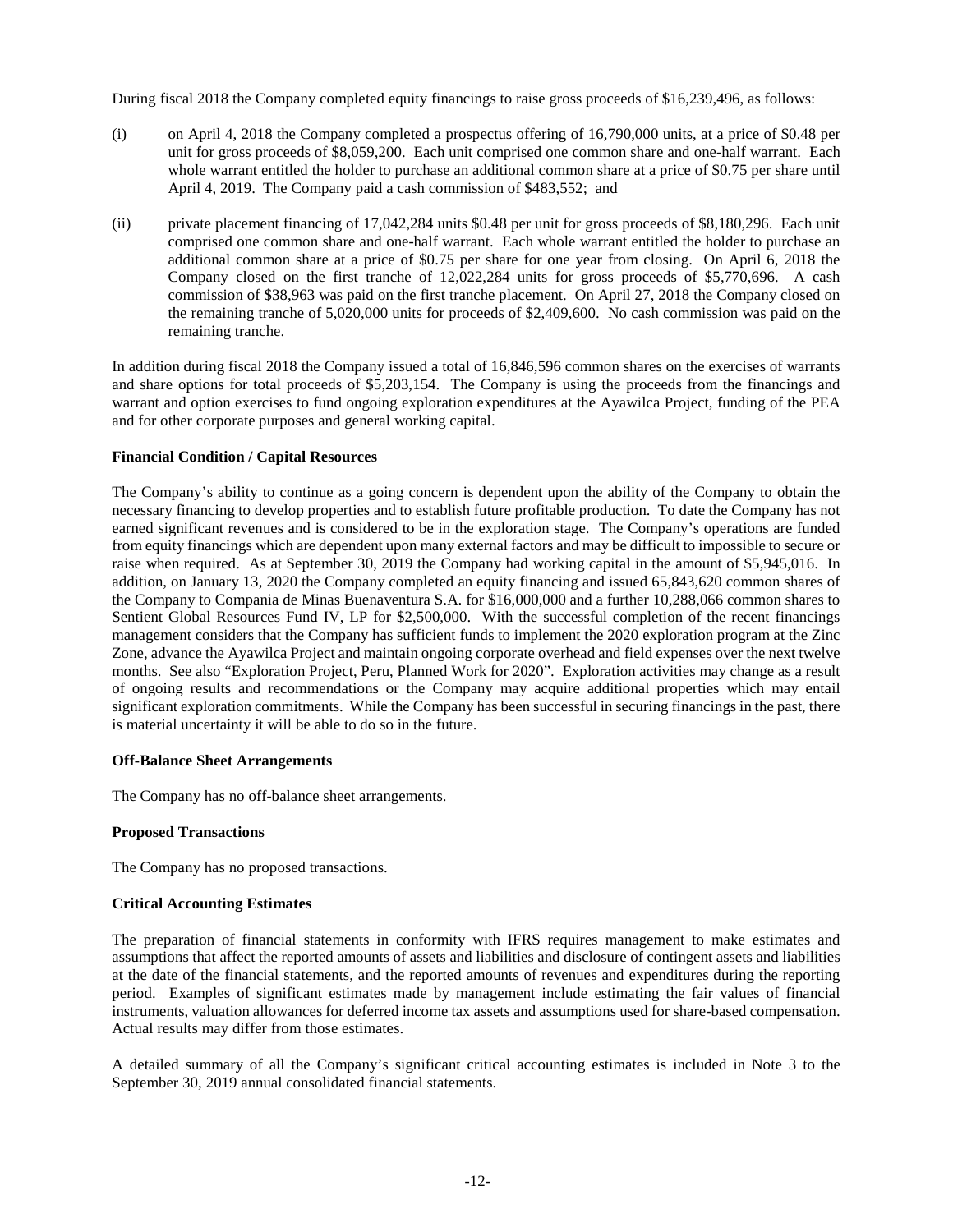#### **Changes in Accounting Policies**

#### (i) IFRS 9 - *Financial instruments* ("IFRS 9")

The Company adopted all of the requirements of IFRS 9 as of October 1, 2018. IFRS 9 replaces IAS 39 - *Financial Instruments: Recognition and Measurement* ("IAS 39"). IFRS 9 utilizes a revised model for recognition and measurement of financial instruments and a single, forward looking "expected loss" impairment model. Most of the requirements in IAS 39 for classification and measurement of financial liabilities were carried forward in IFRS 9, so the Company's accounting policy with respect to financial liabilities is unchanged. As a result of the adoption of IFRS 9 management has changed its accounting policy for financial assets retrospectively for assets that continued to be recognized at the date of initial application.

|                                             | <b>Original Under IAS 39</b>         |                          | <b>New Under IFRS 9</b>              |                                 |
|---------------------------------------------|--------------------------------------|--------------------------|--------------------------------------|---------------------------------|
|                                             | <b>Classification</b>                | Carrying<br>Amount<br>\$ | <b>Classification</b>                | Carrying<br><b>Amount</b><br>\$ |
| Cash                                        | Fair value through<br>profit or loss | 14,260,023               | Fair value through<br>profit or loss | 14,260,023                      |
| Accounts receivable<br>Accounts payable and | Loans and receivables                | 6.254                    | Amortized cost                       | 6,254                           |
| accrued liabilities                         | Other financial liabilities          | (588, 203)               | Amortized cost                       | (588, 203)                      |

As the standard permits on transition to IFRS 9, the Company has not restated prior periods with respect to the new amortized cost measurement for financial assets and impairment requirements.

The adoption of IFRS 9 resulted in no impact to the opening accumulated deficit or to the opening deficit on October 1, 2018.

## (ii) IFRS 15 - *Revenue from Contracts with Customers* ("IFRS 15")

The Company adopted all of the requirements of IFRS 15 as of October 1, 2018. This new accounting pronouncement establishes principles for reporting the nature, amount, timing and uncertainty of revenue and cash flows arising from an entity's contracts with customers.

There was no impact on the Company's consolidated financial statements upon the adoption of IFRS 15, as the Company does not have any revenue from contracts with customers.

A detailed summary of all the Company's other significant accounting policies is included in Note 3 to the September 30, 2019 annual consolidated financial statements.

#### **Transactions with Related Parties**

A number of key management personnel, or their related parties, hold positions in other entities that result in them having control or significant influence over the financial or operating policies of those entities. Certain of these entities transacted with the Company during the reporting period.

#### (a) *Transactions with Key Management Personnel*

During fiscal 2019 and 2018 the following amounts were incurred with respect to the Company's CEO (Dr. Carman), the Company's CFO (Mr. Nick DeMare) and the Company's VP of Exploration (Mr. Alvaro Fernandez-Baca) as follows:

|                                             | 2019    | 2018<br>S |
|---------------------------------------------|---------|-----------|
|                                             |         |           |
| Management fees - Dr. Carman <sup>(1)</sup> | 280,008 | 355,008   |
| Professional fees - Mr. DeMare              | 30,000  | 30,000    |
| Professional fees - Mr. Fernandez-Baca      | 219.310 | 237,725   |
| Share-based compensation - Dr. Carman       | 168.687 | 171,523   |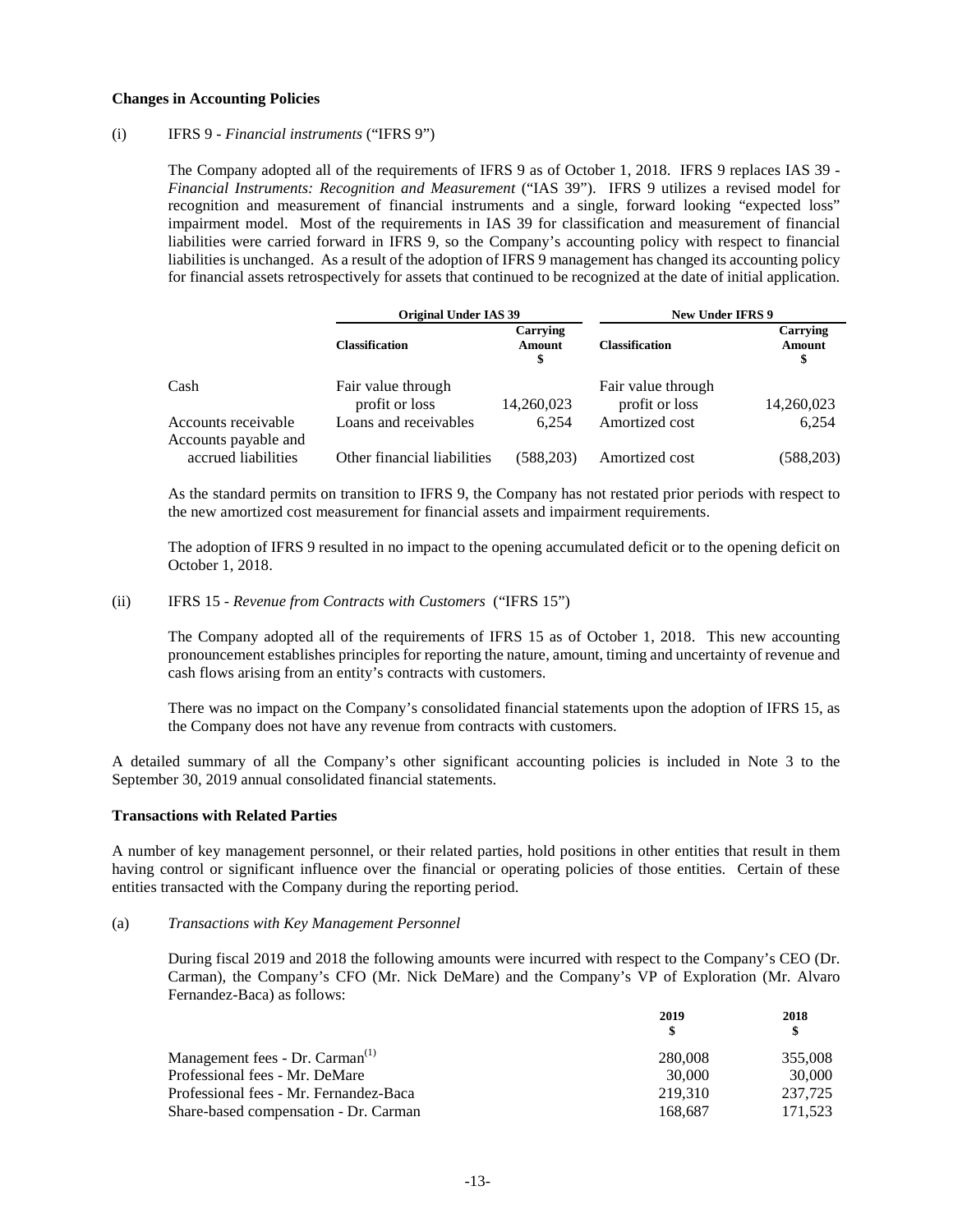|                                               | 2019    | 2018<br>S |
|-----------------------------------------------|---------|-----------|
| Share-based compensation - Mr. DeMare         | 50.606  | 33.196    |
| Share-based compensation - Mr. Fernandez-Baca | 84.344  | 79.675    |
|                                               | 832.955 | 907.127   |

(1) Dr. Carman's management fees during fiscal 2018 included a \$75,000 performance bonus.

During fiscal 2019 the Company expensed \$280,008 (2018 - \$355,008) to management fees, \$117,724 (2018 - \$149,090) to professional fees and \$303,637 (2018 - \$284,394) for share-based compensation. In addition, the Company capitalized \$131,586 (2018 - \$118,635) of compensation paid to the VPE to exploration and evaluation assets.

As at September 30, 2019, \$44,191 (2018 - \$27,743) remained unpaid.

The Company has a management agreement with its CEO which provides that in the event the CEO's services are terminated without cause or upon a change of control of the Company, a termination payment of two years compensation is payable. If the termination had occurred on September 30, 2019 the amount payable under the agreement would be approximately \$560,000.

The Company has a management agreement with its VPE which provides that in the event the VPE's services are terminated without cause or upon a change of control of the Company, a termination payment of twelve months of compensation is payable. If the termination had occurred on September 30, 2019 the amount payable under the agreement would be approximately \$200,000.

#### (b) *Transactions with Other Related Parties*

(i) During fiscal 2019 and 2018 the following amounts were incurred for professional services provided by non-management current and former directors of the Company (Mary Little, Ben McKeown, and David Henstridge) and the Corporate Secretary (Mariana Bermudez):

|                                                                     | 2019<br>\$ | 2018<br>\$ |
|---------------------------------------------------------------------|------------|------------|
| Professional fees - Ms. Little (director)                           | 24,000     | 24,000     |
| Professional fees - Mr. McKeown (director)                          | 24,000     | 24,000     |
| Professional fees - Mr. Henstridge (former director) <sup>(1)</sup> |            | 3,000      |
| Professional fees - Ms. Bermudez <sup>(2)</sup>                     | 47,040     | 50,740     |
| Share-based compensation - Ms. Little                               | 54.499     | 35,750     |
| Share-based compensation - Mr.McKeown                               | 129,760    | 85,119     |
| Share-based compensation - Ms. Bermudez                             | 47,172     | 27,664     |
|                                                                     | 326,471    | 250,273    |

(1) Resigned on November 15, 2017.

(2) Ms. Bermudez compensation is billed by a private corporation owned by Ms. Bermudez.

As at September 30, 2019, \$10,000 (2018 - \$10,000) remained unpaid.

(ii) During fiscal 2019 the Company incurred a total of \$64,000 (2018 - \$55,450) with Chase, a private corporation owned by Mr. DeMare, for accounting and administrative services provided by Chase personnel, excluding Mr. DeMare, and \$4,020 (2018 - \$4,020) for rent. As at September 30, 2019, \$335 (2018 - \$7,000) remained unpaid.

During fiscal 2019 the Company also recorded \$16,869 (2018 - \$11,065) for share-based compensation for share options granted to Chase.